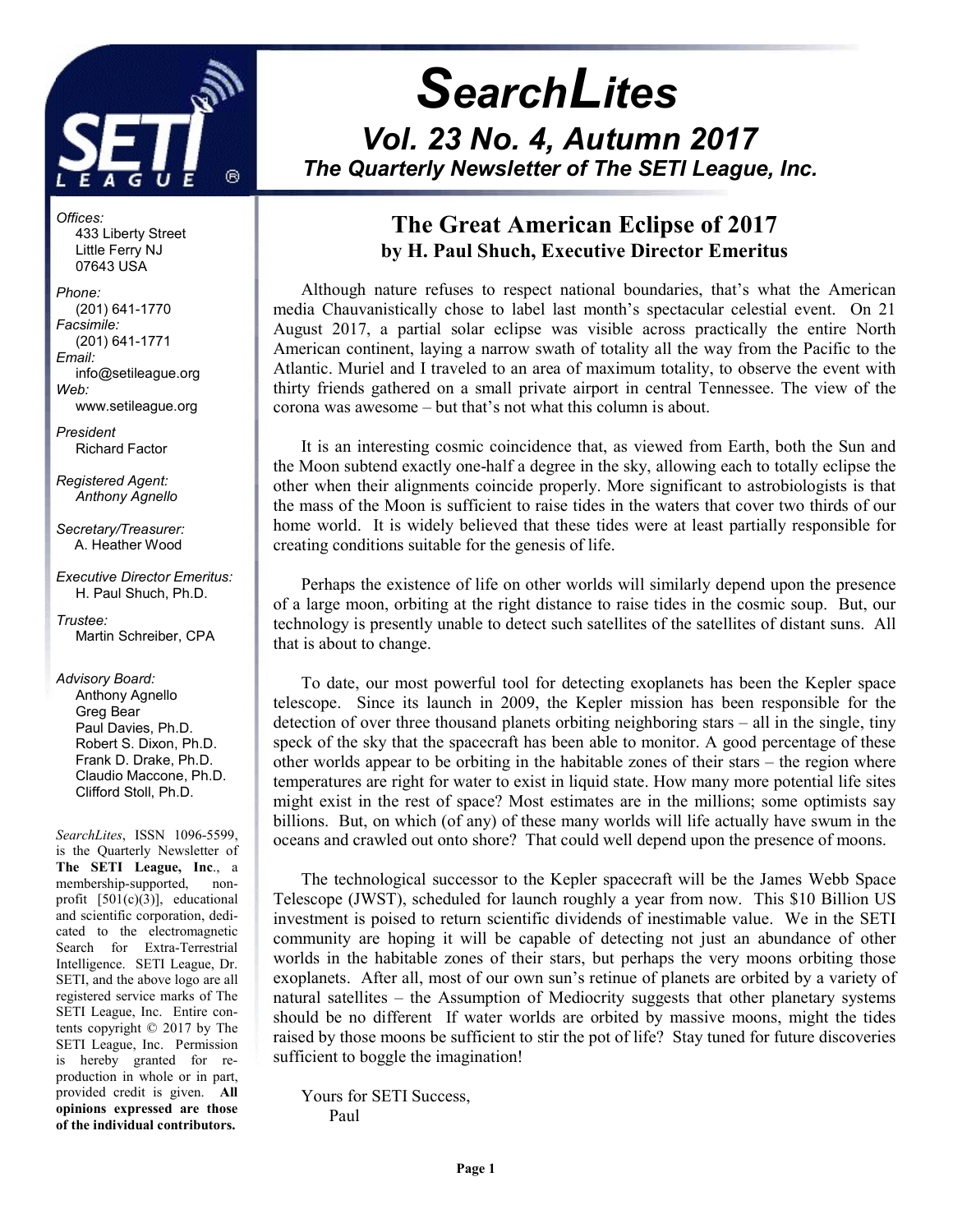## Guest Editorials:

# What Happens Next If We Find Proof of Space Aliens?

#### by Seth Shostak, Senior Astronomer, SETI Institute From nbcnews.com, 1 August 2017, used by permission

First came the suggestion that an "alien megastructure" had been observed around KIC 8462852, a.k.a. Tabby's Star. Months later, people were talking about a signal seen by a Russian telescope that some thought was transmitted from the environs of a stellar cousin of the sun. And not long after that, the Cyclopean Arecibo antenna in Puerto Rico reported weird signals that seemed to come from the dwarf star Ross 128, a scant 11 light-years away.

This brisk cadence of celestial surprises might make it seem that we're on the cusp of proving the existence of extraterrestrials. But just because the crow's nest announces clouds on the horizon doesn't mean you're close to land.

These three claims purporting to show the existence of aliens haven't panned out. But what happens if some future claim does? What preparations are in place to deal with the discovery of a radio signal or a laser flash that would prove beyond doubt that we have cosmic compeers? Does the government have a plan? Does anyone?

A lot of people think there is a plan. A secret one. A recent survey indicated that 55 percent of the population figure that the discovery of extraterrestrials would be squelched — deep-sixed to prevent widespread panic. Only 19 percent believe the feds would fess up to E.T.'s existence.

Such a cover-up would be virtually impossible to pull off. There's no policy of secrecy, and verifying the signal would involve teams of scientists around the world. But leaving that aside, the fact that so many folks believe it's in the works attests to a discouraging lack of trust in both science and the public's ability to handle the news.

So what's the truth about what would happen if we discovered intelligent aliens? Back in 1989, when a now-defunct NASA program to search for extraterrestrial intelligence was gaining steam, protocols were drafted to spell out best practices in case the search proved successful. These were later updated and streamlined by the International Academy of Astronautics SETI Permanent Committee.

There are really only three important components to this two-page text. First, the detection of alien life should be carefully verified by repeated observations. Second, the discovery should be publicized. Third, no response should be sent without international consultation.

All that sounds both tame and sane. But there's an implicit assumption here: namely, that picking up signals from another world will be a Hollywood moment. We assume that it will play out the way it so often does in the movies: stuporous scientists, settling in for another decade or two of fruitless search, are suddenly jolted into wild-eyed excitement as a signal lights up their equipment. Then they spend about 10 minutes turning knobs and shouting at one another, after which they presumably reach into a desk drawer and pull out the protocols.

Actually, they never take this last step in the movies. And they wouldn't do it in real life either. In the many years of SETI efforts, there have been numerous false alarms in addition to the three noted at the top of this article. And what happens every time is that the media immediately start reporting the story. There is almost always a bit of sensationalism and a few garbled facts, but the news is out there long before the researchers have managed to verify the signal, as specified by the protocols. That's the truth of the matter. Really, it is. Sure, speaking of "protocols" has a certain gravitas, but these would only work for a Hollywood-style discovery.

But there's a deeper question here — one that's much harder to answer: what would be the long-term effect of learning we're not alone? Would we give up religion? Would we stop waging war? Would we cower in the face of possible interstellar aggression?

Facing such questions, social scientists tend to look for historical analogies. For example, what were the consequences when Columbus discovered the American continent (or if you prefer, when the Vikings or Ice Age Asians did)? One problem here is that the analogy isn't terribly apt. These folks weren't doing exploration for its own sake. They found something new by accident.

A better analogy might be the discovery of Antarctica or the source of the Nile. These really were exploration efforts. But even these are poor guides to how we should prepare for the discovery of intelligent aliens or anticipate its effects.

Nineteenth-century explorers had no protocols other than to write up their experiences. Furthermore, the eventual consequences of their discoveries were completely incalculable. Do you think Fabian von Bellingshausen, who first saw the Antarctic continent in 1820, could have anticipated that less than 200 years later there would be a research base at the South Pole, or that cruise ships would be taking tourists to these forlorn latitudes?

There is little certainty about what the consequences of finding aliens might be, but there is this: We'll immediately know something very important. We'll know that we are neither unique nor special. But if you ask what the legacy of such a discovery will be hundreds or thousands of years from now, there's simply no way to arrive at an answer that's either useful or accurate.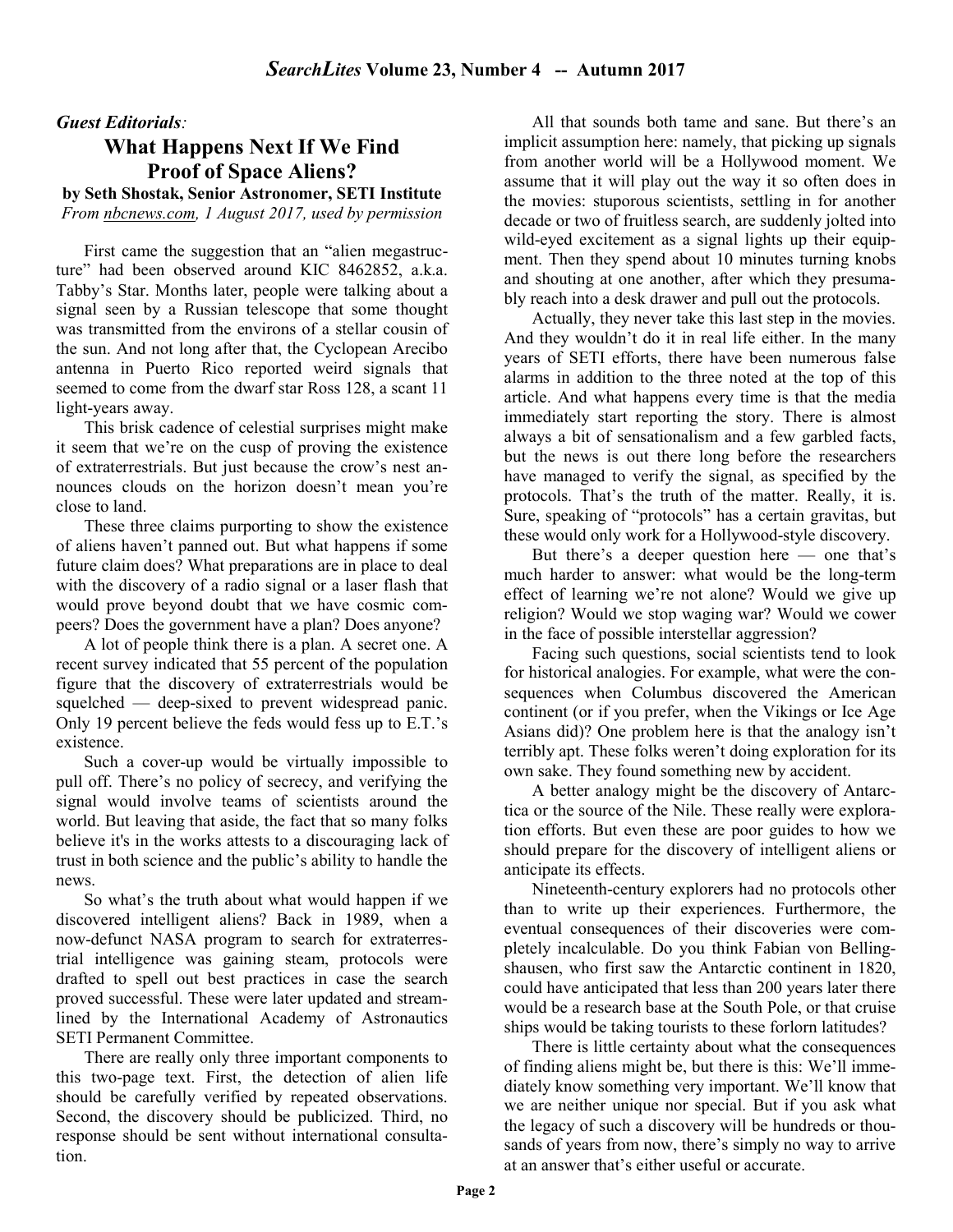# What's the Matter!

## by Dan Duda from the June/July, 2017 issue of Penn Central, the monthly newsletter of Central PA Mensa, used by permission

"Science progresses best when observations force us to alter our preconceptions." Vera Rubin, Astronomer

Particle Physics and Cosmology tend to crash into each other now and then. And that causes problems because each has its own science that works extremely well within its own sphere. However, when we try to mix them they're like oil and water—they just don't play well together. The two disciplines are currently trying to coordinate theories that could explain some very weird observations in the heavens.

Let's start with the late Vera Rubin, an American astronomer who pioneered work on galaxy rotation and contributed greatly to the hypothesis of Dark Matter.

In our Solar System, the revolution time of Mercury (closest planet to the Sun) is very fast (88 Earth days). The revolution of Earth, of course, takes one year. And it takes Pluto 248 Earth years to make its way around the Sun. Taken together with all the planets this is called the "Rotation Curve" because it accounts for the action in the entire Solar System.

The reason for this difference in speed is simple, If Mercury revolved any slower solar gravity would pull it into a fiery extinction. And, if Pluto revolved as fast as Mercury or Earth it would overcome the relatively weak solar gravity at that distance and fly right out of the Solar System.

Enter Vera Rubin. She decided to test this universal (or so we thought) rotation curve on galaxies. Like the Solar System, she expected she would find that the farther away from the core of a galaxy a star is situated the slower would be its speed. That would allow gravity to keep it in orbit. However, the world of cosmology was stunned to learn that Vera's results showed that stars have a relatively constant speed no matter where they're situated relative to the core. Why aren't most stars flying off into empty space as the theory of gravity says they should? Why indeed.

Enter Particle Physics. The mystery of the uncooperative Galactic Rotation Curve totally stumped cosmologists. There just isn't enough matter in galaxies to generate the gravity needed to account for our observations. So, a combination of physicists and cosmologists invented the term "Dark Matter." Voila! Problem solved. Or maybe not. The word "dark" really means we have no idea what is going on, but we think we need a lot more mass to generate the gravity we think ought to be there so that we can resolve what we see with what we think we know. (Whew! That's a mouthful.)

But wait, there's more! The other shock still rattling cosmologists to the core is the stunning discovery that the universe itself is not just expanding, but expanding at an ever-increasing rate of speed. Here again what we think we know about gravity says this isn't supposed to happen. Can't cosmologists ever catch a break? They think dark matter is holding galaxies together and dark energy is pushing them apart. But they have absolutely no idea what this "dark" stuff is. It's an idea that just seems to fit what we see. Greek drama had a term for this type of solution: Deus Ex Machina which means God by Machine. This technique is still used today—when our movie hero is facing the imminent detonation of a bomb a few feet away, he suddenly finds a bomb proof closet that no one knew about. It really looks like the dark substances are science's technique for saving the hero (in this case our observations).

OK, let's look at the whole picture. Baryonic matter (that's the stuff that we think we understand) makes up only 5% of the universe we see. Given our observations and what we think we understand about the universal laws of physics (especially gravity) 95% of the universe is missing. Scientist think that the 95% is dark matter and dark energy. But they (and we) don't really know.

To quote Vera Rubin:

 "In a spiral galaxy, the ratio of dark-tolight matter is about a factor of ten. That's probably a good number for the ratio of our ignorance-to-knowledge. We're out of kindergarten, but only in about third grade."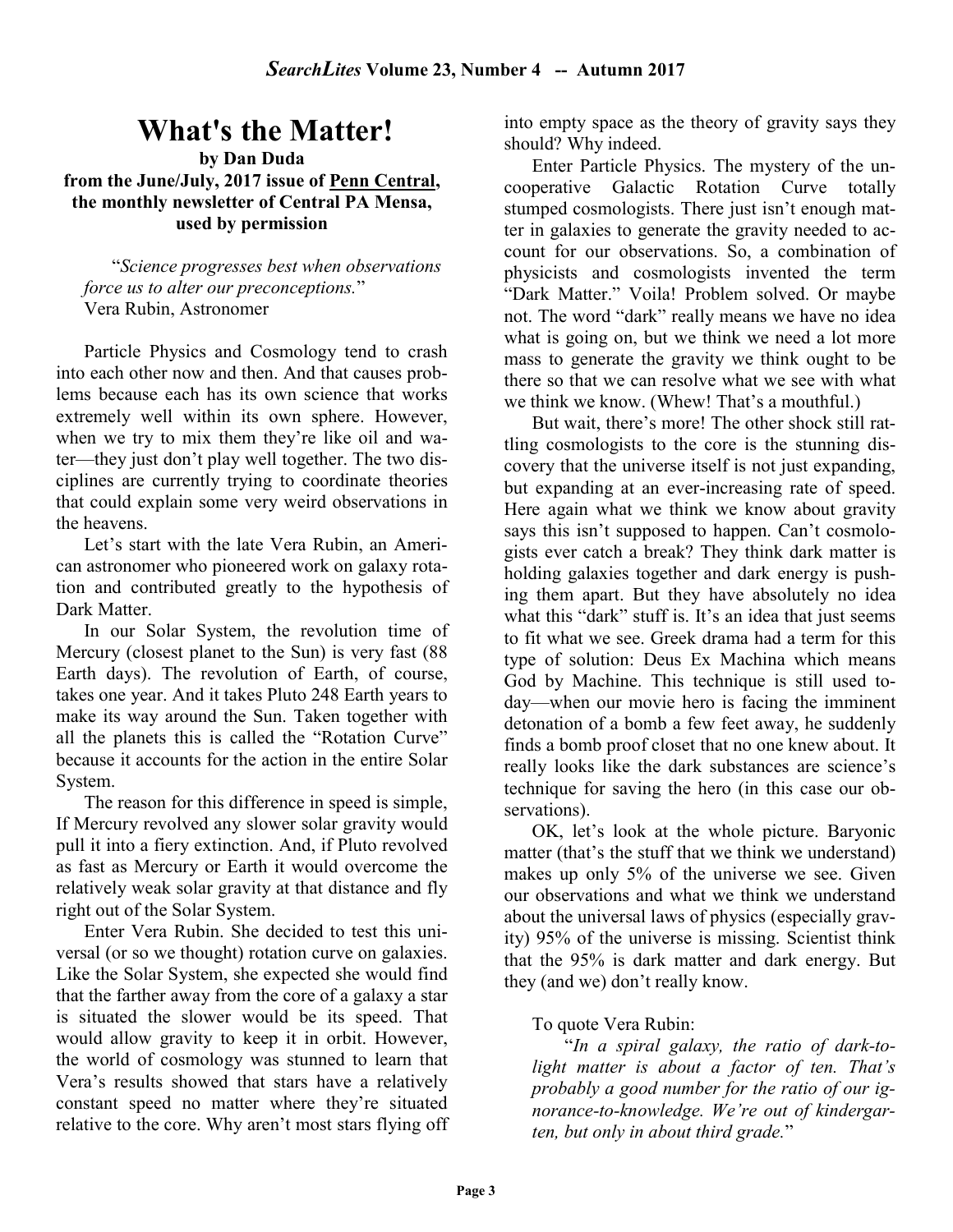## SETI and the Meaningless Rio Scale by John Traphagan

An interesting question that often arises in relation to the search for extraterrestrial intelligence (SETI) is: What impact would contact actually have on humans? Several years ago, in an attempt to quantify the importance of candidate SETI signals we receive, astronomers Ivan Almar and Jill Tarter proposed a scale to measure social consequences of contact, based on the Torino Scale used to quantify the consequences of an asteroid approach to Earth by relating the likelihood of impact with potential damage the asteroid might cause.

The Rio Scale aims at quantifying social consequences of contact with extraterrestrial intelligence by relating three variables: discovery type, distance of origin, and type of phenomenon detected. Members of the IAA SETI Permanent Committee officially adopted the Rio Scale in 2002 and have continued to refine and "perfect" the scale, in order, according to the IAA website, to bring "some objectivity to the otherwise subjective interpretation of any claimed ETI detection."

Unfortunately, the Rio Scale is a good example of what happens when attempts at social science are based on naïve and poorly conceived understandings of human behavior and society. In its current version, the scale assesses issues such as whether the signal originates nearby (in our solar system) or far away (another galaxy) or if it's aimed directly at us or is a general beacon that we happen to intercept. The closer and more specific the signal, the more "important" on a scale of 0 (no importance) to 10 (extraordinary importance) the signal is in terms of social consequences.

Any social scientist looking at the Rio Scale would find numerous problems. First, the scale is meaningless because it attempts to quantify something in a universal way—the social significance of an event—that varies significantly depending on social variables such as race, gender, class, socioeconomic status, ethnicity, etc. The list of social variables is long. It's highly unlikely that all, or even most, people around the world would assign the same level of significance to the same type of contact incident.

Second, the scale isn't based on scientific research—it's little more than a nicely presented set of assumptions that have no grounding in empirical evidence. Thus, it's entirely subjective, rather than objective. A good example can be found on the IAA website claim that the scale is necessary because, "a public announcement of a discovery of extraterrestrial intelligence would have societal consequences similar to the announcement of the impending impact of a large asteroid." We have no evidence that this is true, particularly since we have never had an announcement of a large asteroid impact that was legitimate and perhaps the most significant evidence of widespread societal reactions to the announcement of extraterrestrial intelligence comes from the late 19th Century with Percival Lowell's claims that there was an advanced civilization on Mars. That was a long time ago, and the social impact, despite the assumed civilization being right next door, was minimal and brief.

There is, in fact, no evidence that the variables presented, such as distance between Earth and the signal's origin or whether we think the message was meant for us, would actually be important variables in how people react to the announcement. The variables in the scale are, themselves, highly subjective and based on assumptions instead of empirical data collected through systematic research.

Third, the scale is problematic from a data perspective, because it uses an ordinal scale to measure interval data. The problem with this is that with interval data the distances between attributes have meaning, while with ordinal data they don't. Social scientists have understood for a long time that if you create a ranking scale, it's difficult to determine what people actually mean when they rank attributes. For example, if I rank a group of ice cream flavors from 1 to 5, I might get something like this:

- 1. Chocolate
- 2. Mint chocolate chip
- 3. Vanilla
- 4. Strawberry
- 5. Squid Ink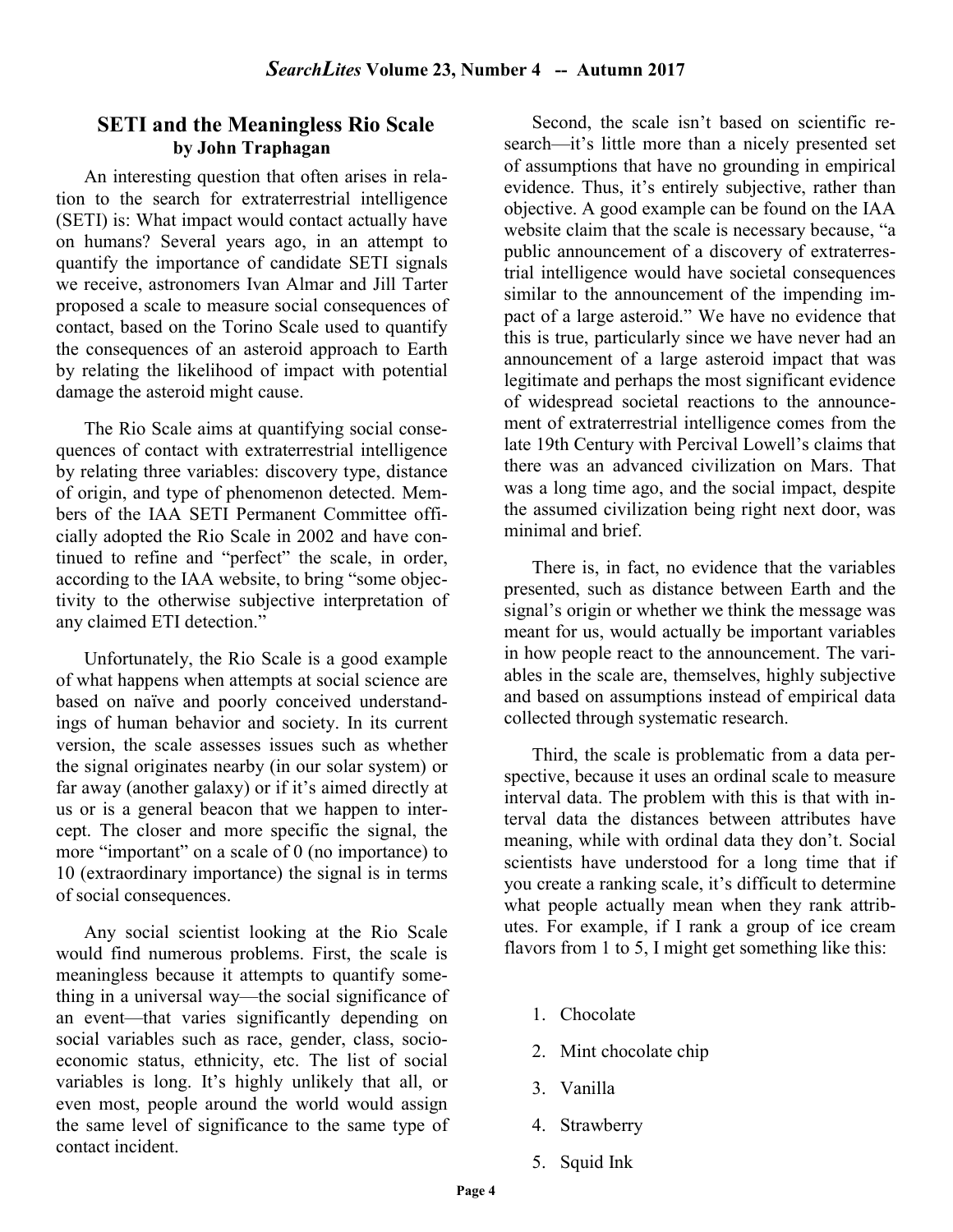The problem here is that I like 1 and 2 about the same amount, and 3 a little less. I don't like Strawberry much, and I hate squid ink flavored ice cream (yes, I've had it). So, while the scale makes it look like the distances between variables are equal, in fact for me if I were to quantify the relationships here, the scale would look more like 1, 1.1, 1.2, 10, and 5,000. That would better reflect how I think about the flavors in terms of the consequences of eating them from a quantitative perspective. But, in truth, the relationship between these variables is a qualitative one and it doesn't make much sense to try to quantify it, because the numerical values assigned to each flavor are arbitrary and would vary considerably form one person to another and even may change for me over time.

Because the authors apparently did no actual scientific research into how people might react to a contact announcement, the scale itself represents little more than their own guesses. And those guesses are based on weak understandings of human behavior and social organization. As a result, the scale is trivial and, when used as a tool for creating "Rio values" to quantify estimates of the importance of any reported detection, the only thing it's likely to accomplish is over-simplification and misrepresentation of the situation. Therefore, it will generate a misleading estimate of any social consequences related to contact with ETI.

The Rio Scale represents a fine example of what happens when people attempt to develop tools for measuring social phenomena on the basis of bad science—or in the case of the Rio Scale, no science at all. It's an amateurish and misguided attempt at addressing important policy issues related to the social consequences, across complex human groups, of contact with extraterrestrial intelligence. As a result, it trivializes the social consequences of a very complicated potential event in the future of humanity that will represent a challenge from a social policy perspective.

**Disclaimer:** The opinions expressed in editorials are those of the individual authors, and do not necessarily reflect the position of The SETI League, Inc., its Trustees, officers, Advisory Board, members, donors, or commercial sponsors.

#### Editor's Note:

 You're absolutely right, John, that the value assigned to a detection by the Rio Scale does indeed change over time. Despite its possible weaknesses, this is one enduring strength of the tool. I've written articles giving examples of the values assigned to both historical and fictional detections over the weeks or months following initial discovery. In nearly all cases, the Rio Scale values started rather low, rose to higher values as further studies were conducted, and ultimately sank back to a low value as the detection was either ultimately falsified, or could be neither confirmed nor replicated.

Yours for SETI Success,

Paul

# Event Horizon

SearchLites readers are apprised of the following conferences and meetings at which SETI-related information will be presented. League members are invited to check our World Wide Web site (www.setileague.org) under *Event Horizon*, or email to us at info@setileague.org, to obtain further details. Members are also encouraged to send in information about upcoming events of which we may be unaware.

September 25 - 29, 2017: 68th International Astronautical Congress, Adelaide, Australia November 10 - 12, 2017: Philcon, Cherry Hill, NJ. April 22, 2018, 1300 EDT: Twenty-Fourth SETI League Annual Membership Meeting, Little Ferry, NJ. May 25 - 28, 2018: Balticon 52 Baltimore Science Fiction society Annual Convention, Baltimore MD. July 22 - 25, 2018: Society of Amateur Radio Astronomers Conference, NRAO Green Bank, WV. August 16 - 20, 2018: 76th World Science Fiction Convention, San Jose CA. October 1 - 5, 2018: 69th International Astronautical Congress, Bremen, Germany November 9 - 11, 2018: Philcon, Cherry Hill, NJ. August 15 - 19, 2019: 77th World Science Fiction Convention, Dublin, Ireland October 21 - 25, 2019: 70th International Astronautical Congress, Washington DC



Want a painless way to support The SETI League? Browse to www.smile.amazon.com. In the "Pick your own charitable organization" box, just type in "SETI League." Now, every time you shop Amazon, they will donate a half percent of your purchase price to SETI research!